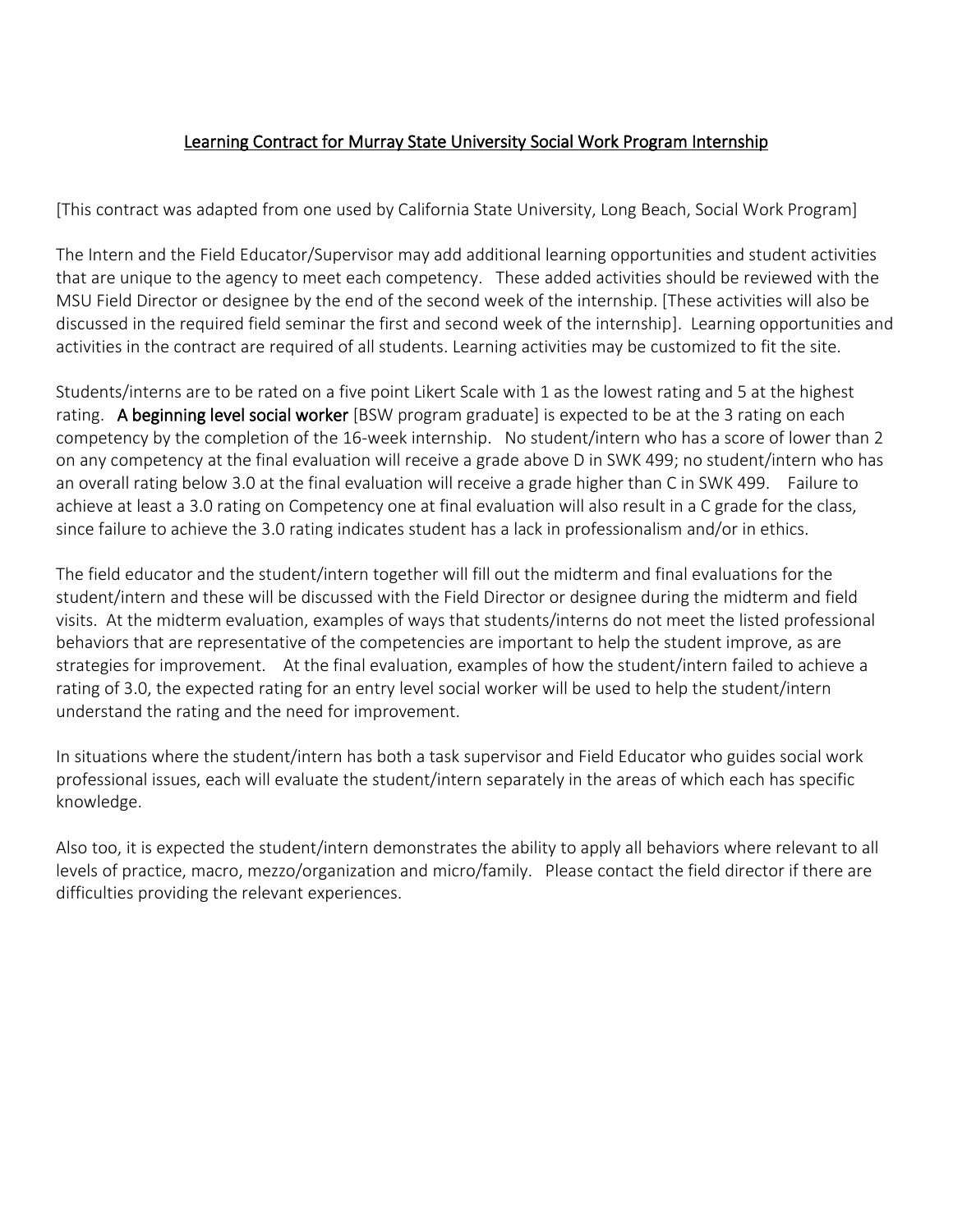Competency #1: Ethical and Professional Behavior - Intern identifies as a professional social worker and conduct oneself accordingly. Apply social work ethical principles to guide professional practice.

|     | LEARNING OPPORTUNITIES AND STUDENT ACTIVITIES TO ACHIEVE COMPETENCY #1                                                                     |  |  |  |  |
|-----|--------------------------------------------------------------------------------------------------------------------------------------------|--|--|--|--|
|     | List ways personal and professional values may conflict during the internship.                                                             |  |  |  |  |
| -2. | Identifies at least three ethical dilemmas during the course of the internship and discusses process(s) used to<br>resolve these dilemmas. |  |  |  |  |
| 3.  | Consistently uses agency format for documentation as required by the agency.                                                               |  |  |  |  |
| -4. | Consistently turns in required paperwork including journal, agency documentation and other required<br>information accurately and on time  |  |  |  |  |

| <b>Evaluation of Practice Behaviors</b> |                                 |           |          |          |  |  |
|-----------------------------------------|---------------------------------|-----------|----------|----------|--|--|
| Does Not Meet Expectation               | <b>Beginning Level of Skill</b> | Competent | Advanced | Mastered |  |  |
|                                         |                                 |           |          |          |  |  |

|    |                                                                                                                      | midterm | final |
|----|----------------------------------------------------------------------------------------------------------------------|---------|-------|
| a. | Articulates the various roles, functions, and purposes of social workers                                             |         |       |
| b. | Demonstrates professional behavior in (demeanor, appearance and communication)                                       |         |       |
| C. | Establishes and maintains professional boundaries (with clients, staff, field instructor & other<br>professionals)   |         |       |
| d. | Engages in appropriate use of supervision and consultation                                                           |         |       |
| e. | Demonstrates ability to be self-evaluative and accountable for his/her own learning and<br>professional development. |         |       |
| f. | Makes ethical decisions by applying ethical standards of the NASW Code of Ethics.                                    |         |       |
| g. | Recognizes and understands how professional values can guide social work practice.                                   |         |       |
| h. | Applies ethical problem-solving strategies in situations of uncertainty.                                             |         |       |
| İ. | Applies ethical frameworks to situations to clarify the priorities of the situation in order of<br>importance        |         |       |
| j. | Applies relevant legal standards to practice (such as mandated reporting, parental consent,<br>legal consent, etc.). |         |       |
| k. | Demonstrates insight into personal dynamics, feelings, and values.                                                   |         |       |
| ۱. | Writes professionally with clarity, organization, and conciseness.                                                   |         |       |
|    | m. Articulates orally with clarity, organization, and conciseness.                                                   |         |       |
| n. | Uses technology to enhance the communication of ideas.                                                               |         |       |

\_\_\_\_\_\_\_\_\_\_\_\_\_\_\_\_\_\_\_\_\_

*Comments required at the end of semester but encouraged at mid-term for the student:*

 $\overline{\phantom{0}}$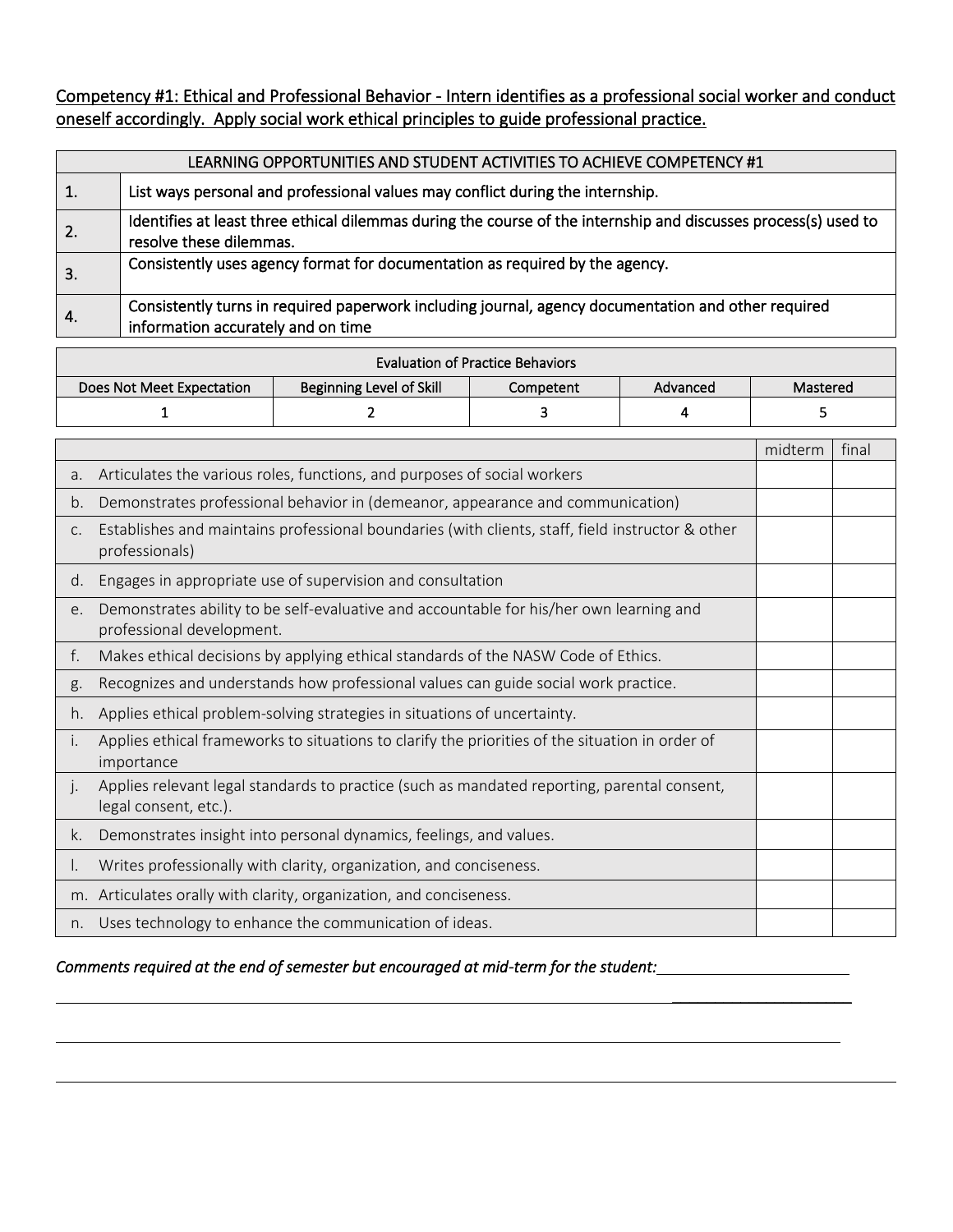## Competency #2 Diversity and Difference - Intern engages diversity and difference in practice.

|    | LEARNING OPPORTUNITIES AND STUDENT ACTIVITIES TO ACHIEVE COMPETENCY #2                                                                                                                                                                                                                                                                                                                         |  |  |  |
|----|------------------------------------------------------------------------------------------------------------------------------------------------------------------------------------------------------------------------------------------------------------------------------------------------------------------------------------------------------------------------------------------------|--|--|--|
| 1. | Student/Intern makes at least a 135 on cultural competency exam in CANVAS.                                                                                                                                                                                                                                                                                                                     |  |  |  |
| 2. | Student/Intern uses census data to indicate racial, ethnic and economic breakdown of community served by<br>the agency.                                                                                                                                                                                                                                                                        |  |  |  |
| 3. | Student/Intern chooses at least one diverse population to research information related to culture, family<br>traditions, economic status and fit in the community. (Explain if this group is marginalized by the community<br>and the ways in which this group is marginalized in the community) Some examples are in housing, school<br>system, criminal justice system and community events. |  |  |  |

| <b>Evaluation of Practice Behaviors</b>                                                           |  |  |  |  |  |  |
|---------------------------------------------------------------------------------------------------|--|--|--|--|--|--|
| <b>Beginning Level of Skill</b><br>Does Not Meet Expectation<br>Advanced<br>Competent<br>Mastered |  |  |  |  |  |  |
|                                                                                                   |  |  |  |  |  |  |

|                                                                                                                                                                                                                                                                                              | midterm | final |
|----------------------------------------------------------------------------------------------------------------------------------------------------------------------------------------------------------------------------------------------------------------------------------------------|---------|-------|
| a. Recognizes how a culture's structures and values may oppress, discriminate, and<br>marginalize, as well as enhance privilege or power.                                                                                                                                                    |         |       |
| b. Recognizes own biases and values, recognizing one's role as a learner, in work with diverse<br>and different groups.                                                                                                                                                                      |         |       |
| c. Views oneself as a learner and seeks guidance from experienced professionals and others.                                                                                                                                                                                                  |         |       |
| d. Understands and applies the multiple aspects of diversity including but not limited to<br>age, class, color, disability, ethnicity, gender, gender identity and expression, immigration<br>status, race religion, political ideology, and sexual orientation in shaping life experiences. |         |       |

 $\overline{\phantom{a}}$  , and the contract of the contract of the contract of the contract of the contract of the contract of the contract of the contract of the contract of the contract of the contract of the contract of the contrac

\_\_\_\_\_\_\_\_\_\_\_\_\_\_\_\_\_\_\_\_\_\_\_\_\_\_\_\_\_\_\_\_\_\_\_\_\_\_\_\_\_\_\_\_\_\_\_\_\_\_\_\_\_\_\_\_\_\_\_\_\_\_\_\_\_\_\_\_\_\_\_\_\_\_\_\_\_\_\_\_\_\_\_\_\_\_\_\_\_\_\_

#### *Comments required at the end of semester but encouraged at mid-term for the student:*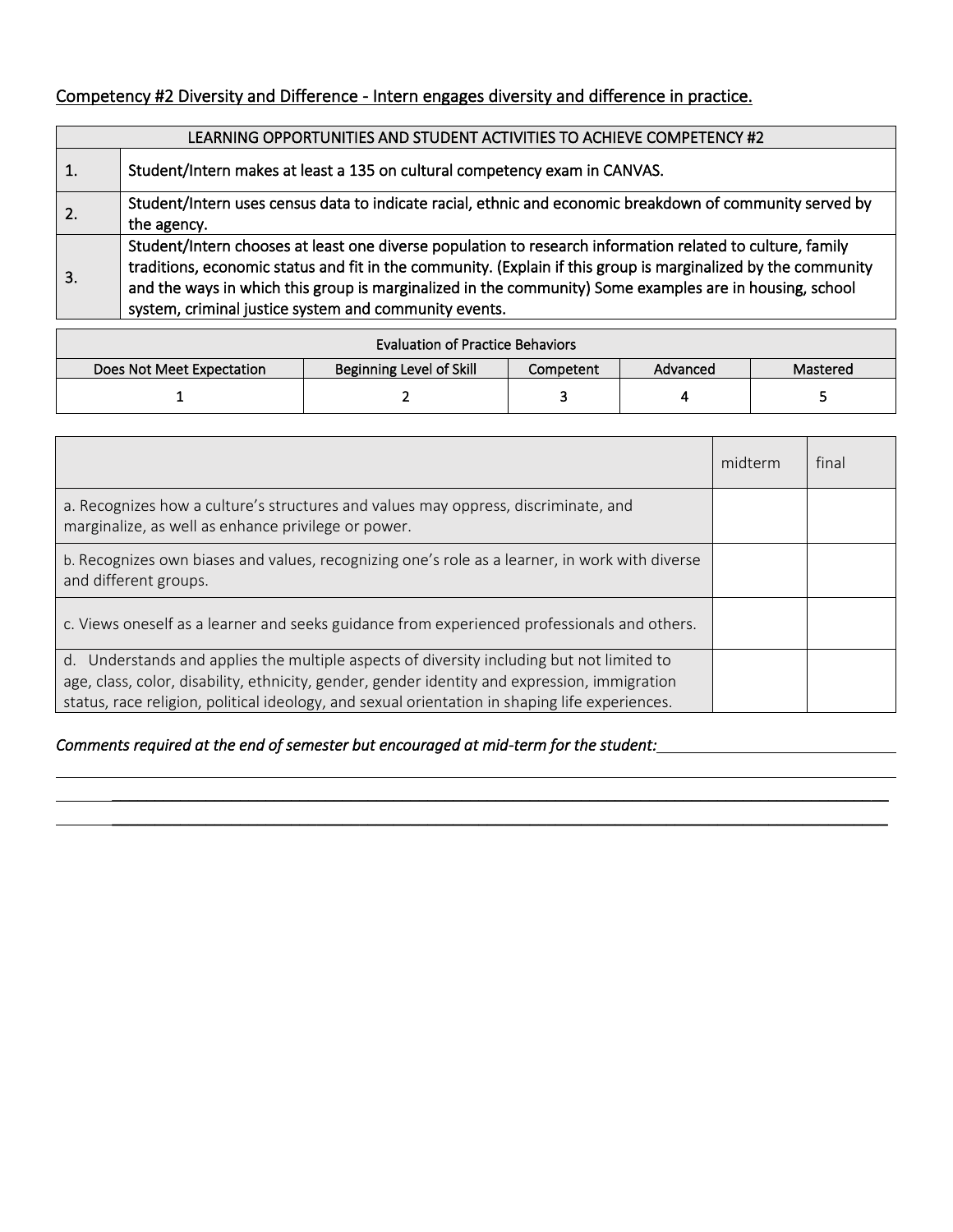Competency #3: Social Justice and Human Rights – Student/Intern advances human rights, social, economic, and environmental justice.

|    | LEARNING OPPORTUNITIES AND STUDENT ACTIVITIES TO ACHIEVE COMPETENCY #3                                          |  |  |  |  |
|----|-----------------------------------------------------------------------------------------------------------------|--|--|--|--|
| 1. | Review agency policy for ways in which agency policy may oppress or marginalize client groups or potential      |  |  |  |  |
|    | client groups.                                                                                                  |  |  |  |  |
|    | Review K-12 school policies to check for marginalization of foster children and homeless children in the        |  |  |  |  |
| 2. | community. What specific programs are there to protect the privacy of these children and their families in      |  |  |  |  |
|    | place in the school system?                                                                                     |  |  |  |  |
|    | Choose an institution of higher learning that serves your community. What policies contribute to the            |  |  |  |  |
| 3. | advancement of human rights, social, economic and environmental justice and equity? Explain. Are there any      |  |  |  |  |
|    | policies that do not contribute to equity between groups? Explain (Look at admission policies, grading policies |  |  |  |  |
|    | and retention policies, among others.)                                                                          |  |  |  |  |
|    | Look at arrest records for the community in which you are doing your internship by race and ethnic group.       |  |  |  |  |
|    | Compare arrest record statistics by race and ethnicity with the percentage of each race in the community. Is    |  |  |  |  |
| 4. | there disproportionality in arrests by race and ethnicity in the community where you are doing your             |  |  |  |  |
|    | internship? Does your agency serve clients who have felony records or in the case of juveniles or parents who   |  |  |  |  |
|    | have felony records? What impact does that felony record have on the family to secure housing and secure a      |  |  |  |  |
|    | job that pays a living wage? Explain. How does your agency assist people with felony records?                   |  |  |  |  |
|    |                                                                                                                 |  |  |  |  |

| <b>Evaluation of Practice Behaviors</b>                                                    |  |  |  |  |  |  |
|--------------------------------------------------------------------------------------------|--|--|--|--|--|--|
| Beginning Level of Skill<br>Does Not Meet Expectation<br>Competent<br>Advanced<br>Mastered |  |  |  |  |  |  |
|                                                                                            |  |  |  |  |  |  |

|                                                                                                                                                            | midterm | final |
|------------------------------------------------------------------------------------------------------------------------------------------------------------|---------|-------|
| a. Understands theories, forms and mechanisms of oppression and discrimination to<br>promote human and civil rights.                                       |         |       |
| b. Demonstrates an understanding of how systems [national, state, local, agency, family]<br>structurally oppress diverse people in client and other groups |         |       |
| b. Is knowledgeable of local, regional and global programs and services available for advocacy<br>of human rights.                                         |         |       |
| c. Engages in practices that advance human rights and social and economic justice.                                                                         |         |       |

 $\overline{\phantom{a}}$  , and the contract of the contract of the contract of the contract of the contract of the contract of the contract of the contract of the contract of the contract of the contract of the contract of the contrac

#### *Comments required at the end of semester but encouraged at mid-term for the student:*

L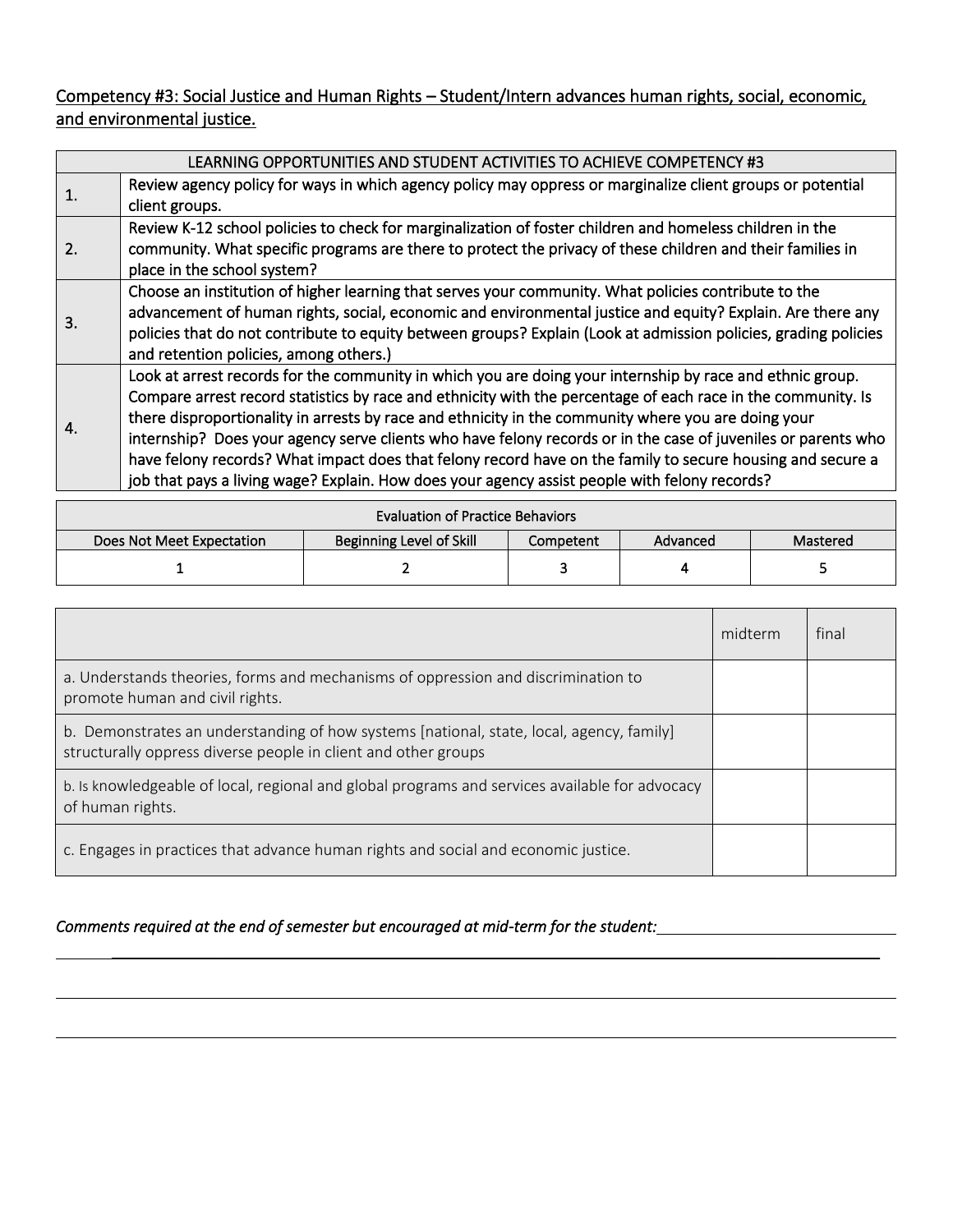Competency #4: Research and Practice – Intern engages in research-informed practice and practice informed research.

|    | LEARNING OPPORTUNITIES AND STUDENT ACTIVITIES TO ACHIEVE COMPETENCY #4                                                                                                                                                                                            |
|----|-------------------------------------------------------------------------------------------------------------------------------------------------------------------------------------------------------------------------------------------------------------------|
| 1. | Utilize research in peer reviewed journal and websites of professional organization materials to find ways that<br>organizations similar to your agency have worked to overcome challenges in communities similar to the ones<br>in which your agency is located. |
| 2. | Utilize peer reviewed literature to find examples of best practices in overcoming a challenge faced by one of<br>the agency's clients.                                                                                                                            |
| 3. | Utilize peer reviewed literature to find best practice solutions to improve at least one of your agency's<br>programs.                                                                                                                                            |

| <b>Evaluation of Practice Behaviors</b> |                                 |           |          |          |  |  |
|-----------------------------------------|---------------------------------|-----------|----------|----------|--|--|
| Does Not Meet Expectation               | <b>Beginning Level of Skill</b> | Competent | Advanced | Mastered |  |  |
|                                         |                                 |           |          |          |  |  |

|                                                                                                                    | midterm | final |
|--------------------------------------------------------------------------------------------------------------------|---------|-------|
| a. Is familiar with a variety of research methods.                                                                 |         |       |
| b. Critically evaluates and applies research evidence to inform practice.                                          |         |       |
| c. Uses practice experience to inform scientific inquiry                                                           |         |       |
| d. Understands and responds to ongoing emerging societal trends, and scientific and<br>technological developments. |         |       |

\_\_\_\_\_\_\_\_\_\_\_\_\_\_\_\_\_\_\_\_\_\_\_\_\_\_\_\_\_\_\_\_\_\_\_\_\_\_\_\_\_\_\_\_\_\_\_\_\_\_\_\_\_\_\_\_\_\_\_\_\_\_\_\_\_\_\_\_\_\_\_\_\_\_\_\_\_\_\_\_\_\_\_\_\_\_\_\_\_\_

*Comments required at the end of semester but encouraged at mid-term for the student:*

 $\overline{\phantom{0}}$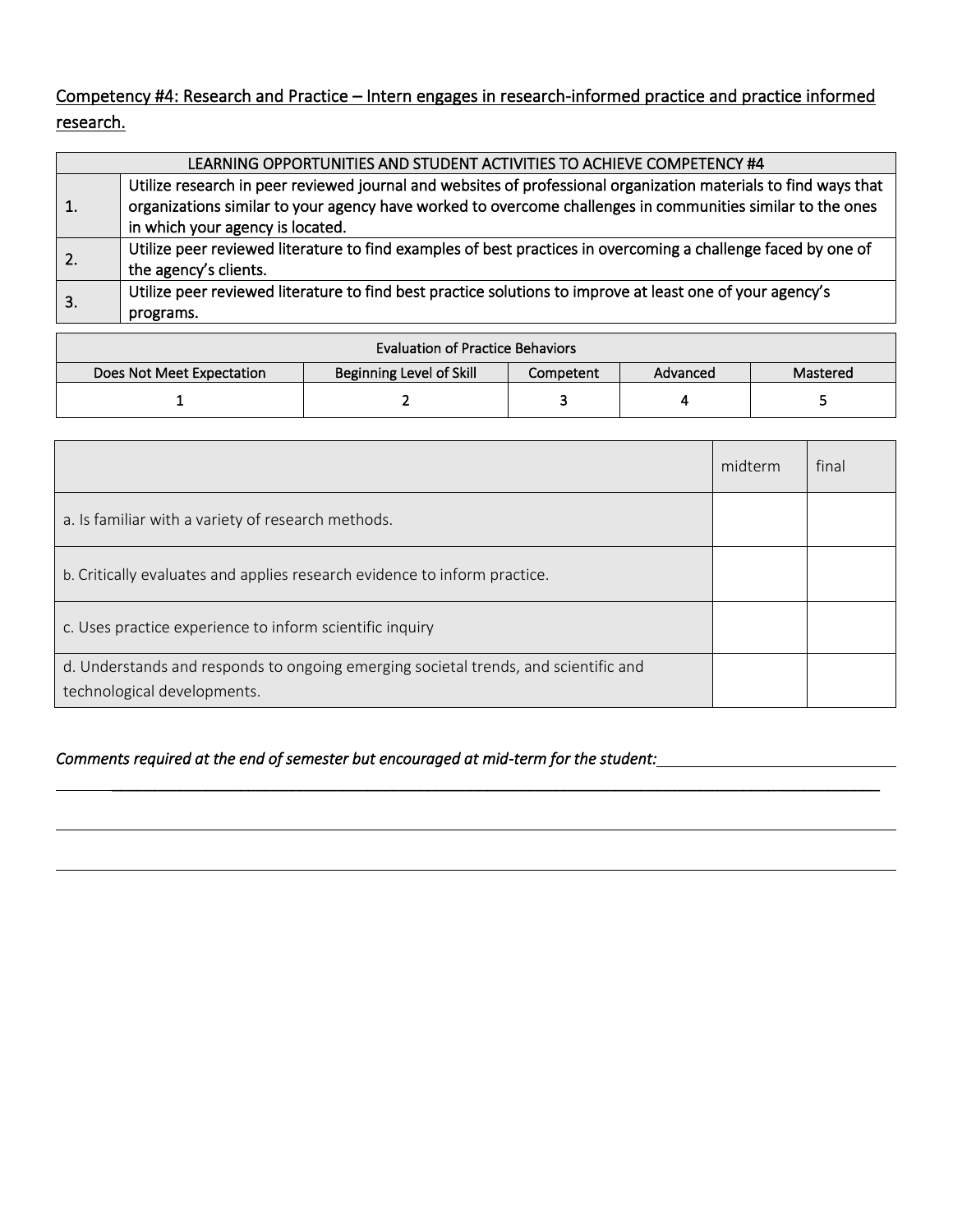Competency #5: Policy Practice - Intern engages in policy informed practice to advance social and economic well-being and to deliver effective social work services.

|              | LEARNING OPPORTUNITIES AND STUDENT ACTIVITIES TO ACHIEVE COMPETENCY #5                                           |  |  |  |  |
|--------------|------------------------------------------------------------------------------------------------------------------|--|--|--|--|
| $\mathbf{1}$ | Chose an agency policy that needs to be changed to benefit clients. Modify the policy or write a new policy      |  |  |  |  |
|              | that will improve equity or social justice for population served. Explain why the new policy is better.          |  |  |  |  |
|              | Chose a state law that needs to be changed to improve or better social economic or environmental justice for     |  |  |  |  |
| 2.           | the population served by your agency. State the policy and give the citation for the policy. Then state how this |  |  |  |  |
|              | policy/law should be modified. Outline a lobbying plan to gather support for the change. How would you           |  |  |  |  |
|              | recruit supporters? Explain. Explain also how you would use social media for this change.                        |  |  |  |  |
| 3.           | What laws need to be changed for people reentering the community from jail, prison or long term SA               |  |  |  |  |
|              | treatment (think housing, jobs and school systems)?                                                              |  |  |  |  |

| <b>Evaluation of Practice Behaviors</b> |                                 |           |          |          |  |
|-----------------------------------------|---------------------------------|-----------|----------|----------|--|
| Does Not Meet Expectation               | <b>Beginning Level of Skill</b> | Competent | Advanced | Mastered |  |
|                                         |                                 |           |          |          |  |

|                                                                                                              | midterm | final |
|--------------------------------------------------------------------------------------------------------------|---------|-------|
| a. Identifies the role of policy in service delivery and its impact on social welfare delivery<br>system.    |         |       |
| b. Identifies the role of practice in policy development.                                                    |         |       |
| c. Identifies how agency policies guide services provided and eligibility for services                       |         |       |
| d. identifies how agency policy can be a barrier for clients                                                 |         |       |
| e. Engages and advocates in policy practice for effective policy actions that advances social<br>well-being. |         |       |
| f. Recognizes the importance of collaboration with colleagues and clients for effective policy<br>action.    |         |       |

 $\overline{\phantom{a}}$  , and the contract of the contract of the contract of the contract of the contract of the contract of the contract of the contract of the contract of the contract of the contract of the contract of the contrac

\_\_\_\_\_\_

#### *Comments required at the end of semester but encouraged at mid-term for the student::*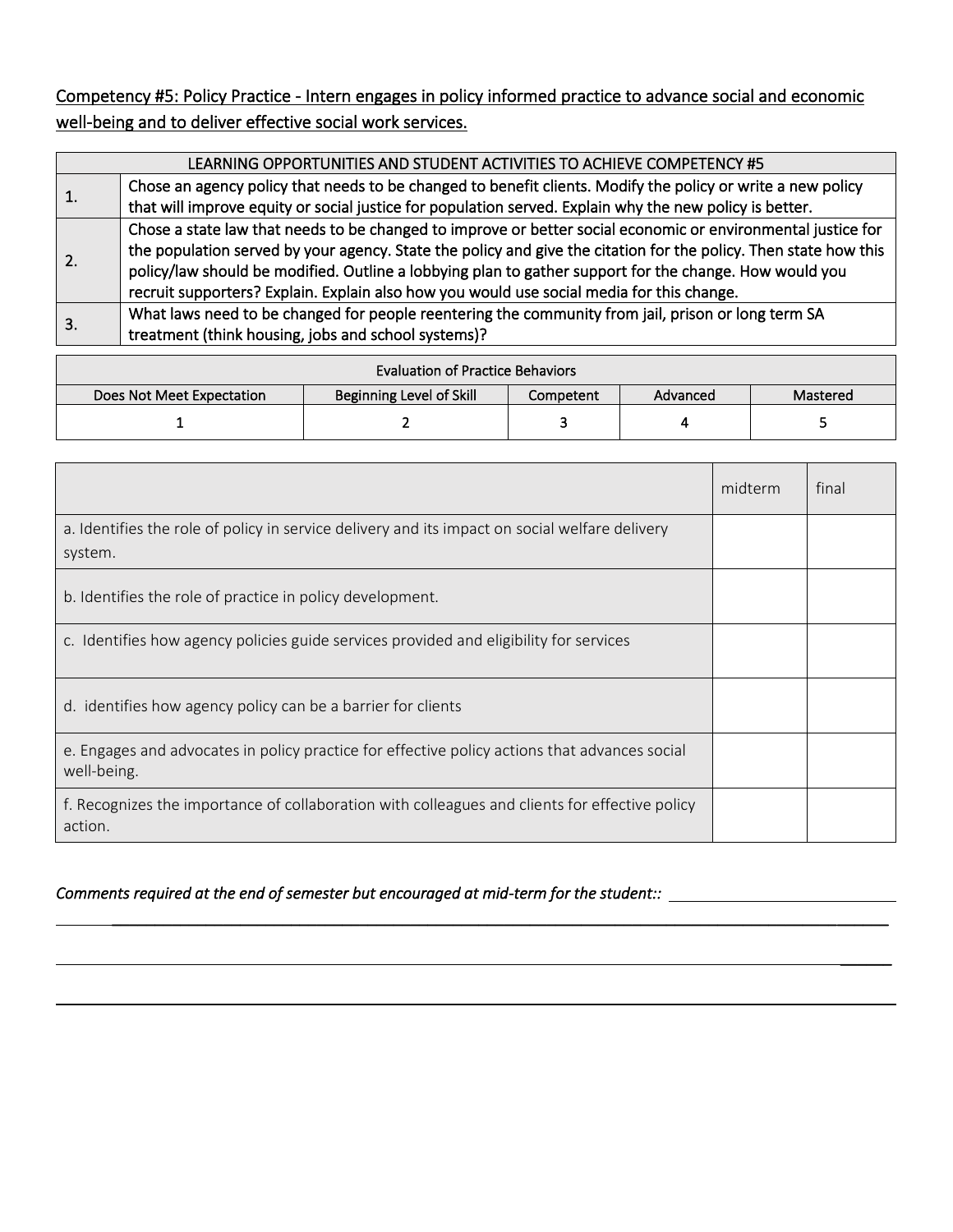Competency #6: Engagement – Intern engages with individuals, families, groups, organizations, and communities.

|              | LEARNING OPPORTUNITIES AND STUDENT ACTIVITIES TO ACHIEVE COMPETENCY #6                                       |
|--------------|--------------------------------------------------------------------------------------------------------------|
|              | Student/Intern will demonstrate awareness of blocks in building relationship with at least one client.       |
| $\mathbf{1}$ | Demonstrated by journaling and discussion with site supervisor.                                              |
| 2.           | Student/Intern will work with supervisor and through the use of literature to develop strategies to overcome |
|              | issues in building relationship with client above.                                                           |
|              | Student/Intern will determine issues involved in building a relationship in the community with other         |
|              | community members to resolve a community issue. Student will document these issues and develop               |
| 3.           | strategies to become more effective in community relationship and engagement. If student is able to be       |
|              | involved in a community coalition, student will document effectiveness/lack of effectiveness in building     |
|              | relationship with other members of the coalition.                                                            |

| <b>Evaluation of Practice Behaviors</b> |                                 |           |          |          |  |
|-----------------------------------------|---------------------------------|-----------|----------|----------|--|
| Does Not Meet Expectation               | <b>Beginning Level of Skill</b> | Competent | Advanced | Mastered |  |
|                                         |                                 |           |          |          |  |

|                                                                                                                  | midterm | final |
|------------------------------------------------------------------------------------------------------------------|---------|-------|
| a. Develops a collaborative working relationship with client systems of all sizes.                               |         |       |
| b. Demonstrates use of empathy and active listening skills                                                       |         |       |
| c. Is aware of how they are perceived by clients, and able to modify behavior as indicated by<br>client response |         |       |
| d. Demonstrates ability to develop trusting working relationships with clients.                                  |         |       |

#### *Comments required at the end of semester but encouraged at mid-term for the student:*

L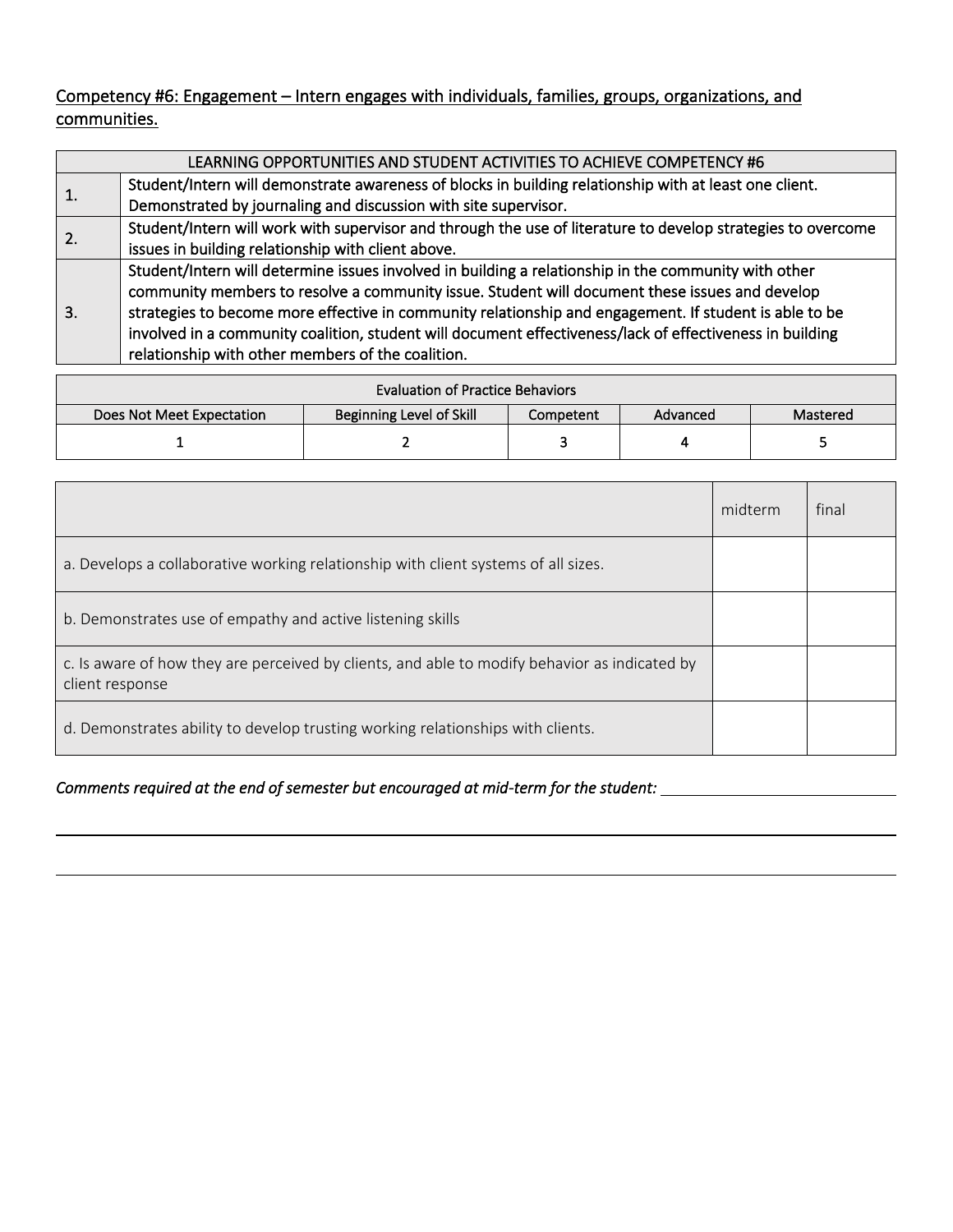# Competency #7: Assessment-Intern assesses individuals, families, groups, organizations, and communities.

|                | LEARNING OPPORTUNITIES AND STUDENT ACTIVITIES TO ACHIEVE COMPETENCY #7                                                                                                                                                                                                                                                   |  |  |  |  |
|----------------|--------------------------------------------------------------------------------------------------------------------------------------------------------------------------------------------------------------------------------------------------------------------------------------------------------------------------|--|--|--|--|
| $\mathbf{1}$ . | Student utilizes Maslow's first 3 levels to assess an individual client's needs.                                                                                                                                                                                                                                         |  |  |  |  |
| 2.             | Student uses social system theory (See handout on systems assignment) to assess relationship between the<br>programs in the agency.                                                                                                                                                                                      |  |  |  |  |
| 3.             | Student/Intern uses social systems theory (see handout systems assignment) to assess relationships between<br>agencies in the community and to assess relationships between community institutions, example school<br>systems, religious organizations, court systems, criminal justice system and community government. |  |  |  |  |
| 4.             | Student/Intern assesses impact of poverty, racial, social, economic and environmental injustice on clients<br>served by the agency.                                                                                                                                                                                      |  |  |  |  |

| <b>Evaluation of Practice Behaviors</b> |                                 |           |          |          |  |
|-----------------------------------------|---------------------------------|-----------|----------|----------|--|
| Does Not Meet Expectation               | <b>Beginning Level of Skill</b> | Competent | Advanced | Mastered |  |
|                                         |                                 |           |          |          |  |

|                                                                                                                                                                                         | midterm | final |
|-----------------------------------------------------------------------------------------------------------------------------------------------------------------------------------------|---------|-------|
| a. Assesses client's systems, conducts assessment, including strengths, risk factors, and<br>cultural considerations                                                                    |         |       |
| b. Able to organize key content areas including basic summary and interpretation of client<br>data.                                                                                     |         |       |
| c. Develops mutually agreed upon goals/outcomes                                                                                                                                         |         |       |
| d. Selects appropriate intervention strategies based on assessment.                                                                                                                     |         |       |
| e. Integrates, analyzes, and synthesizes information from a variety of perspectives and<br>multiple sources of knowledge in the development of professional judgment and<br>assessment. |         |       |
| f. Utilizes conceptual frameworks to guide process of assessment.                                                                                                                       |         |       |
| g. Critiques and applies knowledge of theoretical frameworks to understand person and<br>environment, and their reciprocal interactions (which is how they impact each other).          |         |       |
| h. Is able to assess how systemic racism, sexism, etc and economic injustice impact clients<br>lives on all system levels.                                                              |         |       |

\_\_\_\_\_\_\_\_\_\_\_\_\_\_\_\_\_\_\_\_\_\_\_\_\_\_\_\_\_\_\_\_\_\_\_\_\_\_\_\_\_\_\_\_\_\_\_\_\_\_\_\_\_\_\_\_\_\_\_\_\_\_\_\_\_\_\_\_\_\_\_\_\_\_\_\_\_\_\_\_\_\_\_\_\_\_\_\_\_\_\_

#### *Comments required at the end of semester but encouraged at mid-term for the student::*

L

 $\overline{\phantom{0}}$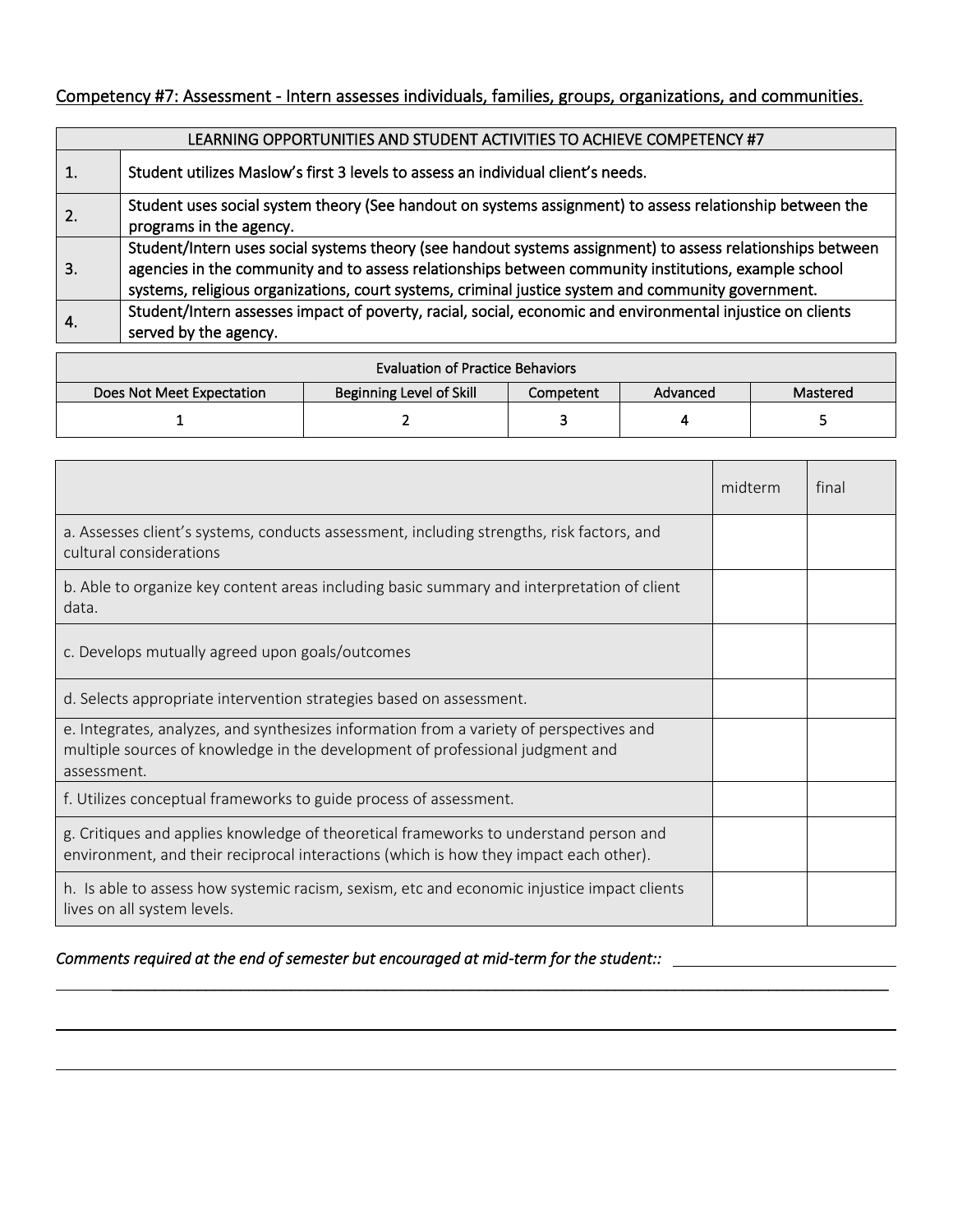Competency #8: Intervention *-* Intern intervenes with individuals, families, groups, organizations, and communities.

|                  | LEARNING OPPORTUNITIES AND STUDENT ACTIVITIES TO ACHIEVE COMPETENCY #8                                                                                                             |
|------------------|------------------------------------------------------------------------------------------------------------------------------------------------------------------------------------|
| 1.               | Student/Intern defines an individual client need in behavioral and measurable terms.                                                                                               |
| 2.               | Student/Intern selects an appropriate intervention strategy utilizing best practice from the literature.                                                                           |
| $\overline{3}$ . | Student/Intern plans with the client system level interventions that are needed on macro, mezzo and family<br>systems level as well as intervention needed on client system level. |

| <b>Evaluation of Practice Behaviors</b>                                                           |  |  |  |  |  |
|---------------------------------------------------------------------------------------------------|--|--|--|--|--|
| <b>Beginning Level of Skill</b><br>Does Not Meet Expectation<br>Mastered<br>Competent<br>Advanced |  |  |  |  |  |
|                                                                                                   |  |  |  |  |  |

|                                                                                                                                                                                                                                                           | midterm | final |
|-----------------------------------------------------------------------------------------------------------------------------------------------------------------------------------------------------------------------------------------------------------|---------|-------|
| a. Demonstrates ability to define client needs in behavioral and measurable terms that are<br>realistic and attainable.                                                                                                                                   |         |       |
| b. Selects intervention strategy appropriate to client goals, including prevention as indicated,<br>utilizing "best practices" research from the literature                                                                                               |         |       |
| c. partializes steps of intervention so client can easily see progress                                                                                                                                                                                    |         |       |
| d. Implements intervention strategy to attain client goals and initiatives                                                                                                                                                                                |         |       |
| e. Advocates for clients and works collaboratively with available resources                                                                                                                                                                               |         |       |
| f. Facilitates transitions and endings                                                                                                                                                                                                                    |         |       |
| g. Utilizes conceptual frameworks to guide process of intervention. (systems theory)                                                                                                                                                                      |         |       |
| h. Considers systems level interventions that are needed, on macro,<br>mezzo/organizational/group as well as micro/ family system level<br>concernate near-thead of the soud of concernation book concernational of neighbours fourth control and control |         |       |

 $\overline{\phantom{a}}$  , and the contribution of the contribution of the contribution of the contribution of the contribution of the contribution of the contribution of the contribution of the contribution of the contribution of the

*Comments required at the end of semester but encouraged at mid-term for the student:*

L

 $\overline{\phantom{0}}$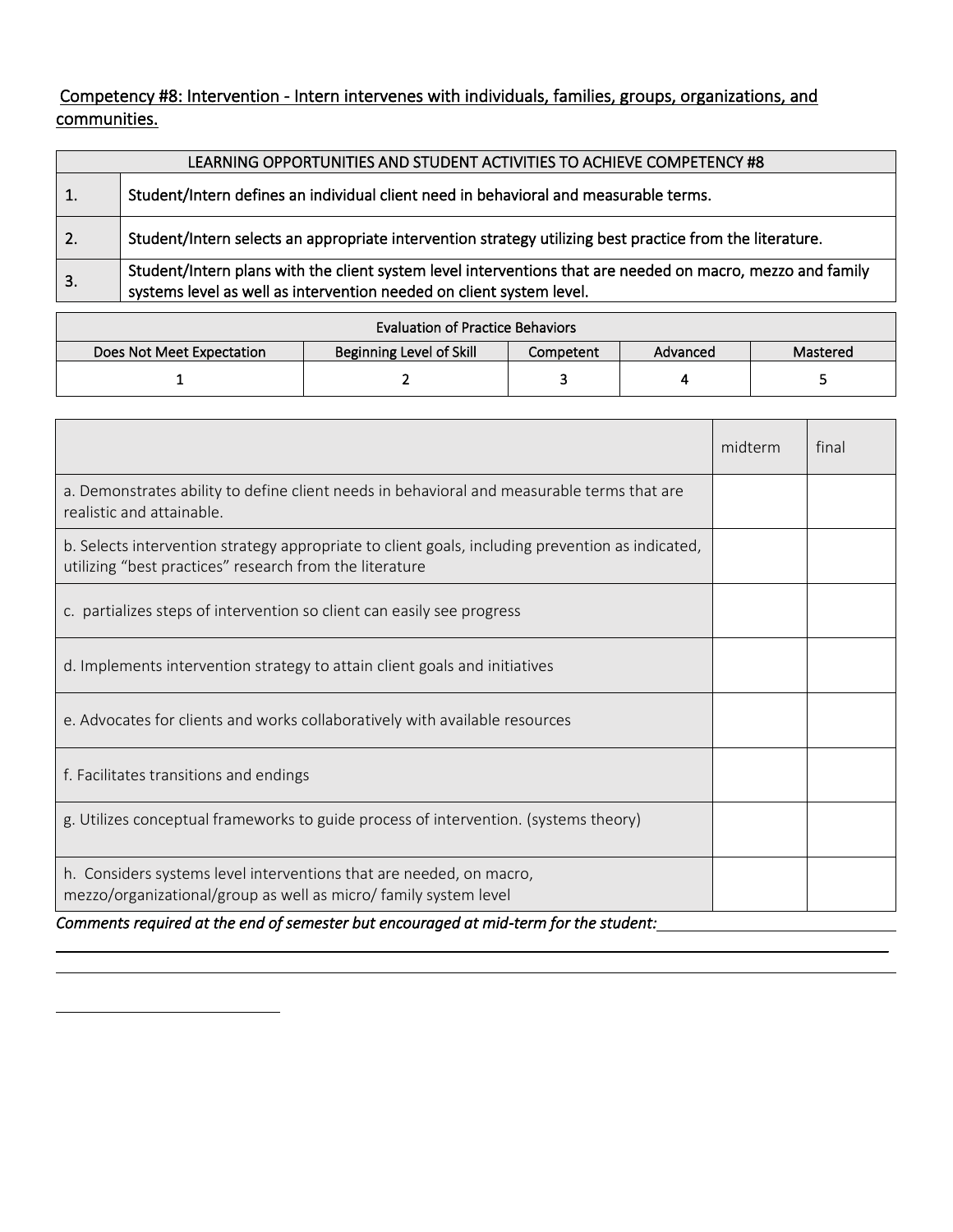Competency #9: Evaluation – Intern evaluates practice with individuals, families, groups, organizations, and communities.

| LEARNING OPPORTUNITIES AND STUDENT ACTIVITIES TO ACHIEVE COMPETENCY #9 |                                                                                                                                                                            |  |  |  |  |
|------------------------------------------------------------------------|----------------------------------------------------------------------------------------------------------------------------------------------------------------------------|--|--|--|--|
|                                                                        | Student/Intern chooses appropriate evaluation measure and explains rationale for choosing the method of<br>evaluation.                                                     |  |  |  |  |
| $\overline{2}$ .                                                       | Student/Intern utilizes what is used from the outcome of the evaluation to revise the intervention.                                                                        |  |  |  |  |
| 3.                                                                     | Student/Intern evaluates agency response to community or group level issues that contributed to client's<br>challenge.                                                     |  |  |  |  |
| -4.                                                                    | Student/Intern utilizes what is learned from evaluation of agency response to propose a method for<br>responding utilizing a community wide intervention and/or education. |  |  |  |  |

| <b>Evaluation of Practice Behaviors</b> |                                 |           |          |          |  |  |  |
|-----------------------------------------|---------------------------------|-----------|----------|----------|--|--|--|
| Does Not Meet Expectation               | <b>Beginning Level of Skill</b> | Competent | Advanced | Mastered |  |  |  |
|                                         |                                 |           |          |          |  |  |  |

|                                                                                                       | midterm | final |
|-------------------------------------------------------------------------------------------------------|---------|-------|
| a. Critically analyzes monitors and evaluates interventions.                                          |         |       |
| b. Utilizes evaluation data to revise interventions.                                                  |         |       |
| c. Able to appropriately end client relationship, evaluate need for further resources when<br>needed. |         |       |
| d. Utilizes conceptual frameworks to guide process of evaluation.                                     |         |       |
| e. Analyzes and evaluates agency's response to changes and needs of the community.                    |         |       |
| f. Demonstrates an ability to identify and appraise existing services and resources.                  |         |       |
| g. Provides suggestions for change in service delivery and practice, based on contextual<br>analysis. |         |       |

\_\_\_\_\_\_\_\_\_\_\_\_\_\_\_\_\_\_\_\_\_\_\_\_\_\_\_\_\_\_\_\_\_\_\_\_\_\_\_\_\_\_\_\_\_\_\_\_\_\_\_\_\_\_\_\_\_\_\_\_\_\_\_\_\_\_\_\_\_\_\_\_\_\_\_\_\_\_\_\_\_\_\_\_\_\_\_\_\_\_

*Comments required at the end of semester but encouraged at mid-term for the student::*

L

 $\overline{\phantom{0}}$